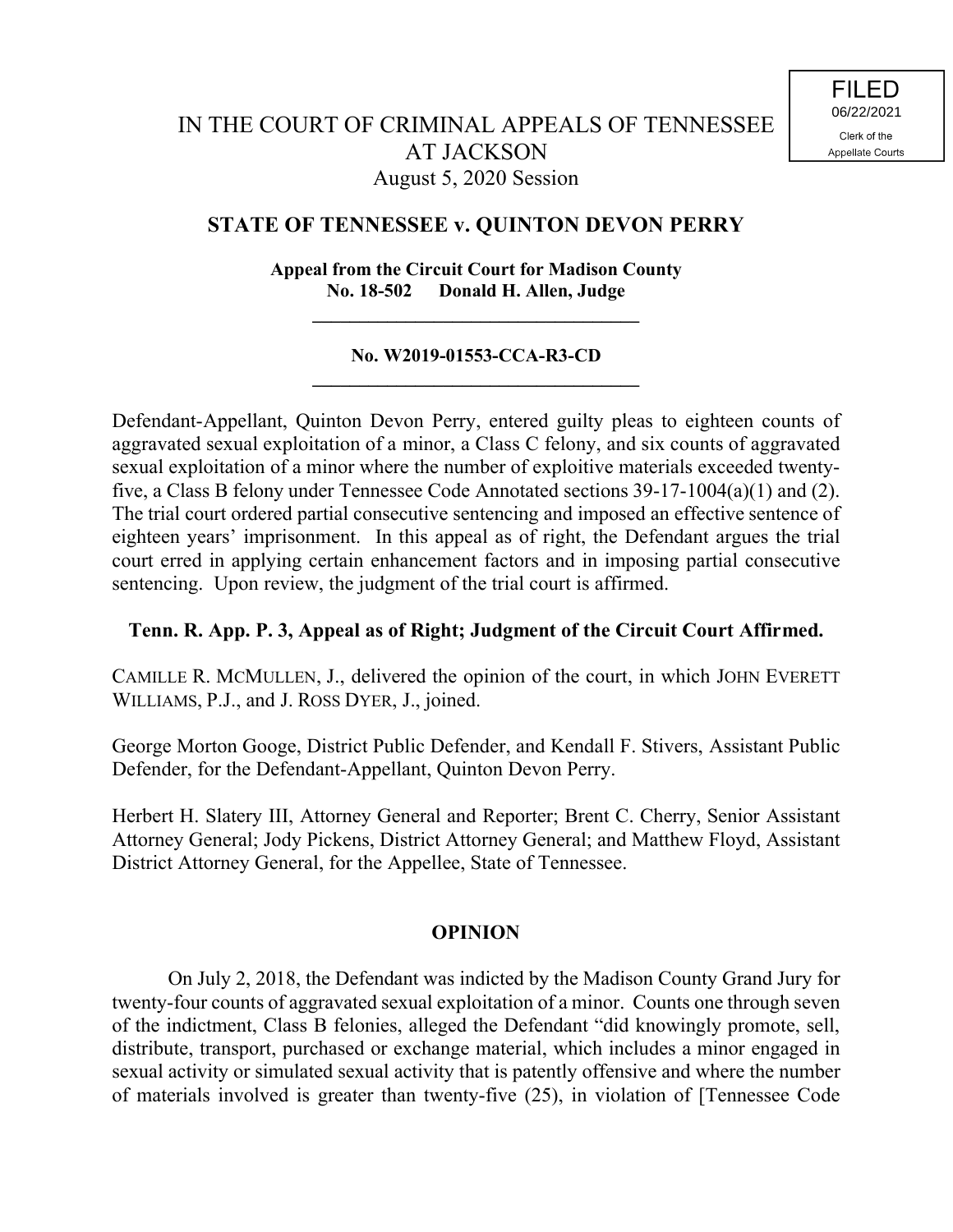Annotated section 39-17-1004][.]" See Tenn. Code Ann. §39-17-1004 (a)(4) ("A violation of this section is a Class C felony; however, if the number of individual images, materials, or combination of images and materials that are promoted, sold, distributed, transported, purchased, exchanged or possessed, with intent to promote, sell, distribute, transport, purchase or exchange, is more than twenty-five (25), then the offense shall be a Class B felony."). Counts eight through twenty-four, Class C felonies, alleged violations of the same statute but did not identify the number of materials involved in the offense. Each count of the indictment alleged the timeframe for the offense as "on or about 2016 through 2017." On June 17, 2019, the Defendant entered an "open" or "blind" guilty plea to the indictment as charged. The factual basis in support of the guilty plea provided:

[On] August 2, 2017, the National Center for Missing and Exploited Children provided the Jackson Police Department crimes against children unit with a tip for a follow[-]up investigation. It revealed information from a report submitted by Dropbox, Incorporated, which I'm not sure if Your Honor is familiar with, but it's an online file sharing program. The information - - -

. . . .

Dropbox, Incorporated sent information to the National Center of Missing and Exploited Children that the user Quinton Perry's email king.quinn600@gmail.com had utilized an IP address of 107.129.119.54 and had uploaded 174 image files of material believed to be child pornography or child erotica. The report provided the investigators with the file names and images of the files uploaded to Dropbox. Investigator Kerry Hart reviewed the image video files submitted with the report. Each uploaded file contained a still image or video. Investigator Hart concluded that the files depict children under the age of 18 years old engaged in sexual acts and posing nude and /or lascivious presentation of children's genitalia.

Your Honor, the file names for the videos and images also indicated it was some type of child pornography based on making reference [to] the children's ages.

Your Honor, the investigator reviewed the images and found that they showed children performing oral sex on adult male individuals, the adult males rubbing their penis on the vagina of infant child and an adult males' penis penetrating the vagina of a child eight years or younger and then a six[- ]year[-]old and other children engaged in sexual acts with each other.

Your Honor, at that time the investigator sent a preservation request to Dropbox, Incorporated and requested they preserve all of the information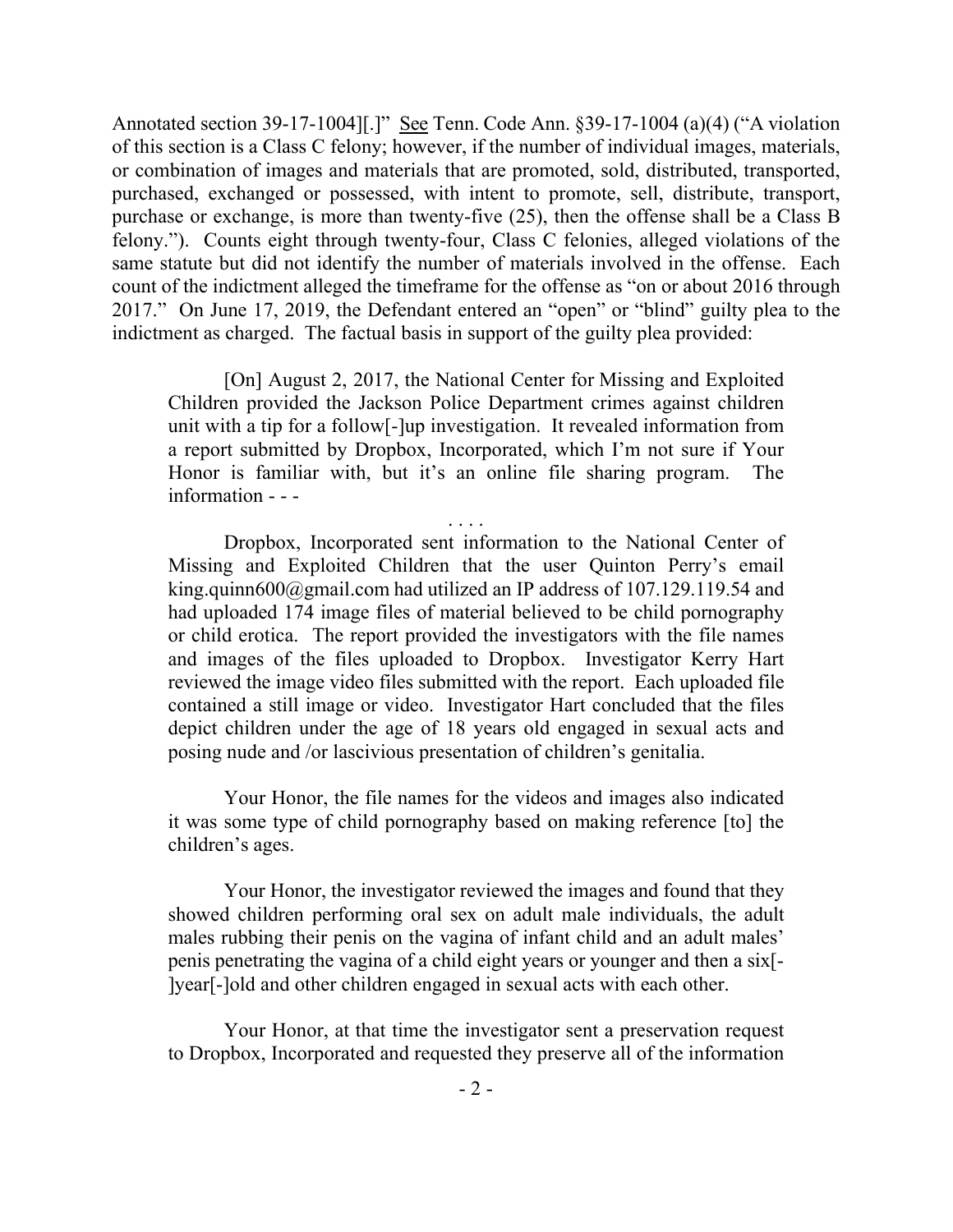pertaining to that Dropbox account. She sent the same information to AT&T U-verse requesting the user information for the IP address that was associated with the account being saved as well. It was later determined that the IP address was an email belonging to a Quinton Perry.

Your Honor, at the time his last known address was [] at which they found out was where his grandparents reside. On [February 13, 2018] the Jackson Police investigator spoke with [the Defendant] at his current residence at the time which was []. He was informed of his rights and did give a statement at that time which Your Hoor previously mentioned and listened to as part of the Motion to Suppress. In that statement [the Defendant] did admit to - - stated that he has a problem where he enjoys looking at young girls/children for sexual pleasure. He informed [t]he investigators that he downloaded images and videos of children committing sexual acts to another person and/or touching their naked bodies in a sexual manner. He informed investigators that he uploaded this child pornography to his Dropbox account and shared or traded the images and videos electronically with other people. He did advise that he downloaded and uploaded this pornography while he was residing at his grandparent's house here in Madison County here at [grandparent's address] and it took place during the years 2016 and 2017.

On June 27, 2019, the State filed a motion for consecutive sentencing, asserting that the Defendant was an offender whose record of criminal activity was extensive and citing State v. Daryl Adrian Benjamin Ingram, No. W2002-00936-CCA-R3-CD, 2003 WL 721704 (Tenn. Crim. App. Feb. 26, 2003), for the proposition that the trial court could consider the offenses for which a defendant is being sentenced in determining whether he has an extensive record of criminal activity. On July 29, 2019, the trial court conducted a sentencing hearing. A presentence report, admitted into evidence by the State without objection, showed that the Defendant was twenty-two years old, had graduated from high school in 2016, and was unmarried. The Defendant had no criminal history and no prior arrests. Under the health information section, the Defendant shared that he had "first drank alcohol at the age of seventeen but only drinks on occasion and listed his longest period of sobriety as two years." He had previously "tried' marijuana at the age of fifteen, but only smoked one blunt occasionally." He had stopped using marijuana "two years ago." The Defendant reported that his prior use of alcohol and marijuana had "not caused him any problems." The "agency statement" section of the presentence report noted as follows:

[The Defendant] stated to "investigators that he has a problem where he enjoys looking at young girls (children) for sexual pleasure. He informed investigators that he downloads images and videos of children committing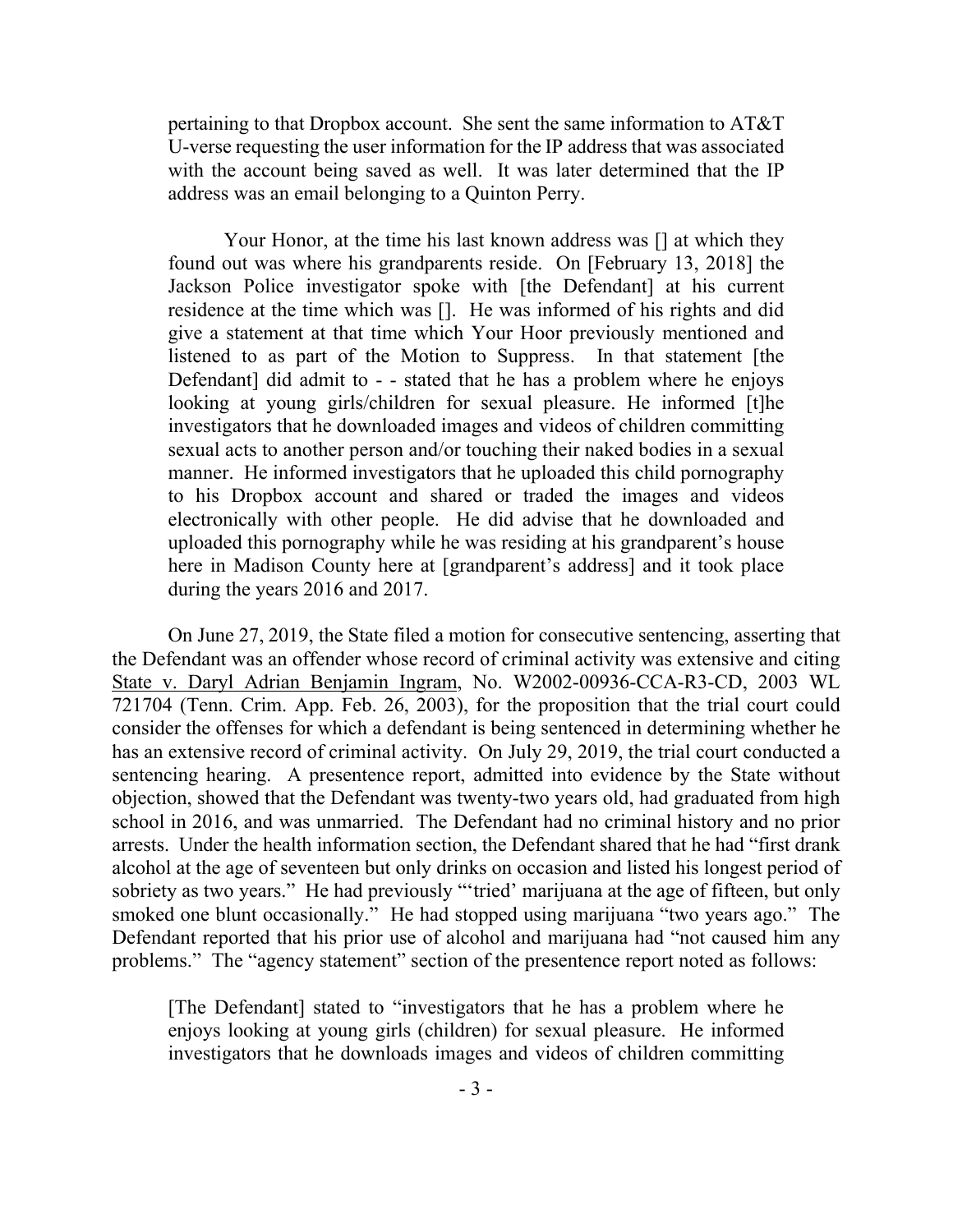sexual acts to another person and/or presenting and/or touching their naked bodies in a sexual manner. He informed investigators he uploaded this child pornography to his Dropbox account and shared/traded the images and videos electronically with other people. [The Defendant] advised he downloaded, uploaded and shared this child pornography at . . . while he lived there with his grandparents in 2016 and 2017.

At the time of his arrest, the Defendant was living in a rental house with two roommates. He had previously lived with a family in Bolivar, Tennessee, and prior to that arrangement, he lived with his grandparents in Jackson, Tennessee. The Defendant reported a "pretty normal childhood" and a good relationship with his grandparents who had raised him from the age of six. The Defendant began "roofing" with his grandfather at age thirteen, and he also reported employment at fast-food eateries and a nursing home. He had served in the Air Force ROTC from 2013 through 2014; however, he quit at age sixteen. The report noted that the Defendant was evaluated and assessed with the STRONG-R assessment tool and received a score of "low," which indicated a low risk of recidivism.

The Defendant testified that he was twenty-two years old, that he had been incustody for fourteen months, and that he had never been in any legal trouble as a juvenile or an adult. He moved out of his grandparents' home following graduation from high school to live on his own. He said he had worked or held a job since he was sixteen and discussed his work history. He acknowledged that he was untruthful when he was initially asked about the instant offense, but he eventually told the investigator in the same interview the truth. Although he admitted that he would benefit from help, he said he had stopped viewing the images on his phone and had deleted them several months before his interview with the investigators. He acknowledged that he could not receive probation for his offenses, that he anticipated going to prison, and that he would be required to comply with the sex offender registry upon release. He asked the trial court to impose a concurrent term of imprisonment. The Defendant's mother, Kwana Barnett, also testified and corroborated the Defendant's testimony concerning his family, education, and work history. She said that except for being "mouthy" the Defendant had never been in any trouble and asked the trial court to impose the minimum sentence. Asked if upon release the Defendant would be "taken back into the family," she replied, "He's in the family now. That will never change."

Based on its June motion for consecutive sentencing, the State argued for the trial court to impose consecutive sentencing given the facts and circumstances of this case. Specifically, the State asked for two of the Class B felony convictions of aggravated sexual exploitation of a minor to run consecutively, a concurrent term for the remaining counts, and a minimum sentence of sixteen years to serve in prison. Defense counsel argued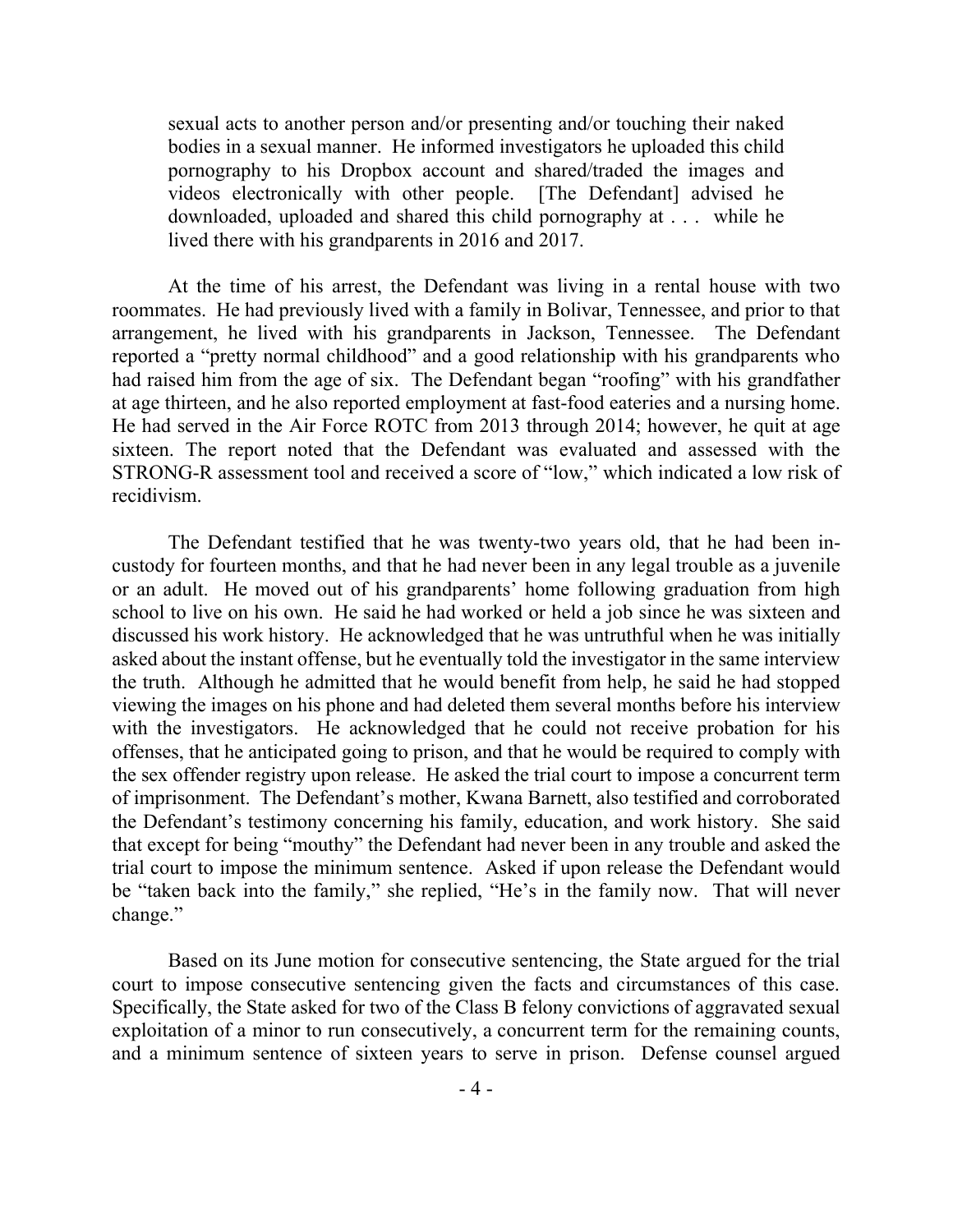generally that the Defendant qualified as an especially mitigated offender and that consecutive sentencing was not warranted. In sentencing the Defendant, the trial court applied two enhancement factors: (1) that the Defendant has a previous history of criminal convictions or criminal behavior, in addition to those necessary to establish the appropriate range; and (2) that the Defendant was a leader in the commission of an offense involving two (2) or more criminal actors. See Tenn. Code Ann. §40-35-114(1), (2). In doing so, the trial court imposed a sentence of nine years' imprisonment for counts one through six and a sentence of four years' imprisonment for counts seven through twenty-four. The trial court also determined that the Defendant was an offender whose record of criminal activity was extensive, see Tenn. Code Ann. § 40-35-115 (2), and imposed a partial consecutive sentence. The trial court ordered a concurrent term of nine-years imprisonment in counts one, two, and three, a concurrent nine-year term of imprisonment in counts four, five, and six and counts seven through twenty-four. The trial court ordered the nine-year concurrent term for counts four, five, six and counts seven through twentyfour to be served consecutively to the nine-year concurrent term for counts one through three, for an effective sentence of eighteen years' imprisonment. The Defendant timely appealed the sentencing order, and his case is now properly before this court for review.

#### **ANALYSIS**

The Defendant makes a two-fold challenge to the sentence imposed by the trial court. His primary argument is that the trial court erred in imposing a partial consecutive sentence based upon the Defendant having a record of "extensive criminal activity" because "[n]othing in the record indicates that the 24 counts to which [the Defendant] pleaded [guilty] did not occur simultaneously." He further contends that "these offenses – aggravated sexual exploitation—provide by statute that the State may indict in separate counts for each individual exploitative material, creating a false impression of sustained, extensive criminal activity." Given these errors, the Defendant asks this court to reverse the imposition of consecutive sentencing and remand this matter for entry of judgments reflecting concurrent sentencing.

Secondarily, the Defendant submits the trial court erred in enhancing his sentencing range. He argues enhancement factor (2), that the Defendant was a leader in the commission of an offense involving two (2) or more criminal actors, was inapplicable to his sentence because involvement of more than one person is an essential element of the underlying offense and because he was not the "leader of two or more actors" as contemplated for this enhancement factor. He additionally argues enhancement factor (1), that the defendant has a previous history of criminal convictions or criminal behavior, in addition to those necessary to establish the appropriate range, was inapplicable as his admission to smoking marijuana or consuming alcohol while underage did not constitute criminal behavior "in addition to those necessary to establish the range" because a court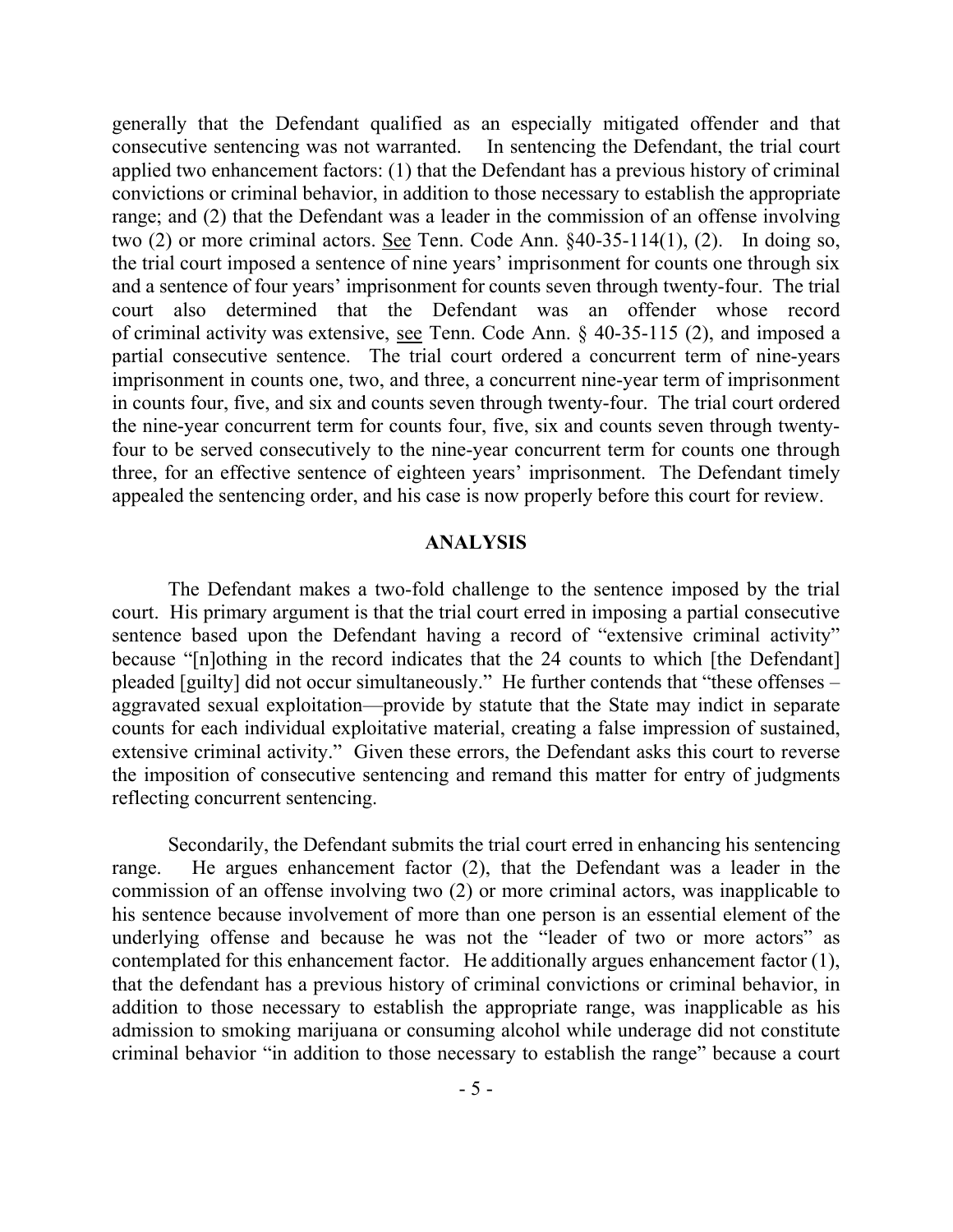may not consider non-adjudicated criminal behavior that occurred while the person was a juvenile. See Tenn. Code Ann. §40-35-114(1), (2).

In response, the State contends the order of consecutive sentencing imposed by the trial court was proper. The State maintains consideration of the Defendant's admitted use of marijuana and his "twenty-four felony convictions for uploading 174 photographs and video files . . . are sufficient to support a finding that he had an extensive criminal record." The State acknowledges the record "does not state specific dates when the files were uploaded." Nevertheless, the State argues "the intent of the legislature is that a defendant be held accountable for each individual item of child pornography, regardless of the time span over which the images came into the defendant's possession." Accordingly, because the record showed the Defendant uploaded the image or video files to his Dropbox account and shared them with other child pornography enthusiasts, the State insists the trial court did not abuse its discretion in imposing partial consecutive sentencing. The State also argues that the trial court properly applied enhancement factors (1) and (2), and that any error in applying these factors was harmless because the record fully supports application of other enhancement factors including enhancement factor (4), that a victim of this offense was particularly vulnerable because of age, and enhancement factor (7), that the offenses in this case were committed to gratify the Defendant's desire for pleasure or excitement. See Tenn. Code Ann. §40-35-114(4), (7).

This court reviews challenges to the length of a sentence under an abuse of discretion standard, granting a presumption of reasonableness to withinrange sentences that reflect a proper application of the purposes and principles of our Sentencing Act. State v. Bise, 380 S.W.3d 682, 707 (Tenn. 2012). We will uphold the sentence so long as it is within the appropriate range and the record demonstrates that the sentence is otherwise in compliance with the purposes and principles listed by statute. Bise, 380 S.W.3d at 709-10. The abuse of discretion standard, accompanied by a presumption of reasonableness, also applies to consecutive sentencing determinations. State v. Pollard, 432 S.W.3d 851, 860 (Tenn. 2013). A trial court may order multiple offenses to be served consecutively if it finds by a preponderance of the evidence that a defendant fits into at least one of seven categories enumerated in section Tennessee Code Annotated section 40-35-115(b). Tenn. Code Ann. §40-35-115(a), (b) ("Where a defendant is convicted of one or more offenses, the trial court generally has discretion to decide whether the sentences shall be served concurrently or consecutively."); see also State v. Wilkerson, 905 S.W.2d 933, 936 (Tenn. 1995). As relevant here, section (b)(2) provides for consecutive sentencing upon a determination that "the defendant is an offender whose record of criminal activity is extensive." Tenn. Code Ann. § 40-35-115 (b)(2). Finally, consecutive sentences should not be routinely imposed, and the aggregate maximum of consecutive terms must be "justly deserved in relation to the seriousness of the offense," and "no greater than that deserved for the offense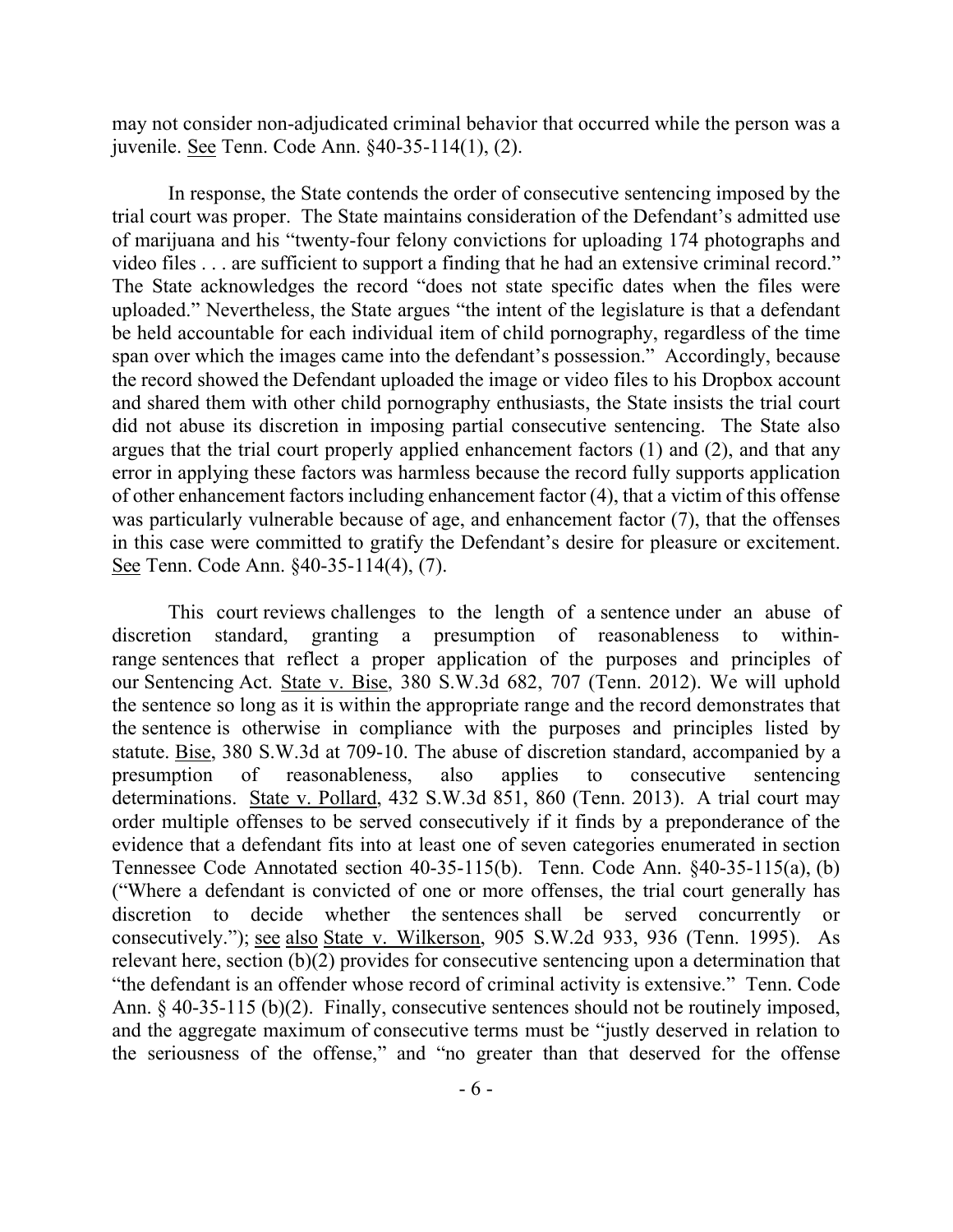committed." Tenn. Code Ann. § 40-35-102(1); see State v. Imfeld, 70 S.W.3d 698, 708 (Tenn. 2002).

In determining consecutive sentencing, the trial court stated as follows:

I also consider the presentence report and the defendant's physical and mental condition which, you know, he admits to this serious child pornography problem. I consider the facts and circumstances surrounding the offenses and primarily I'm looking at the number of images that he had downloaded, 174 either photographs or videos involving child pornography which is extensive. It's a large number of documents and items that he possessed. I do give great weight to that.

I do find under T.C.A. 40-35-115 that his record of criminal activity is extensive based upon the number of convictions and the number of offenses he's committed and the number of offenses he's pled guilty to. I do find that to be extensive.

I also consider the fact that he not only possessed these, but apparently he shared and traded a lot of these child pornography videos and pictures with other individuals. You know, I do take that into consideration as part of the facts and circumstances of this case. For those reasons I'm going to order that Counts 1, 2, and 3 be served concurrently as a group, but then Counts 4, 5, 6 and also Counts 7 through 24 will be served concurrently as a group, but will be served consecutive to Counts 1, 2, and 3. So he'll have a total effective sentence of 18 years to serve in the Tennessee Department of Corrections at 100 percent violent sexual offender status.

In challenging the trial court's basis for imposing consecutive sentencing, the Defendant acknowledges State v. Cummings, 868 S.W. 2d 661, 667 (Tenn. Crim. App. 1992), "for the premise that a court may use the indicted cases before it when determining whether a record of criminal activity was extensive." The Defendant points out however that Cummings did not explicitly hold that a court may use the indicted cases before it when determining extensive criminal activity and that Cummings provided no guidance as to what, in fact, is considered "extensive" for purposes of section 40-35-115(b)(2). The State, in contrast, cites Cummings in support of the trial court's consecutive sentencing order and maintains that the Defendant's admitted marijuana use was properly considered by the trial court as extensive criminal activity.

In Cummings*,* the defendant was originally charged with eighty counts of fraudulently obtaining a controlled substance from various pharmacies from June to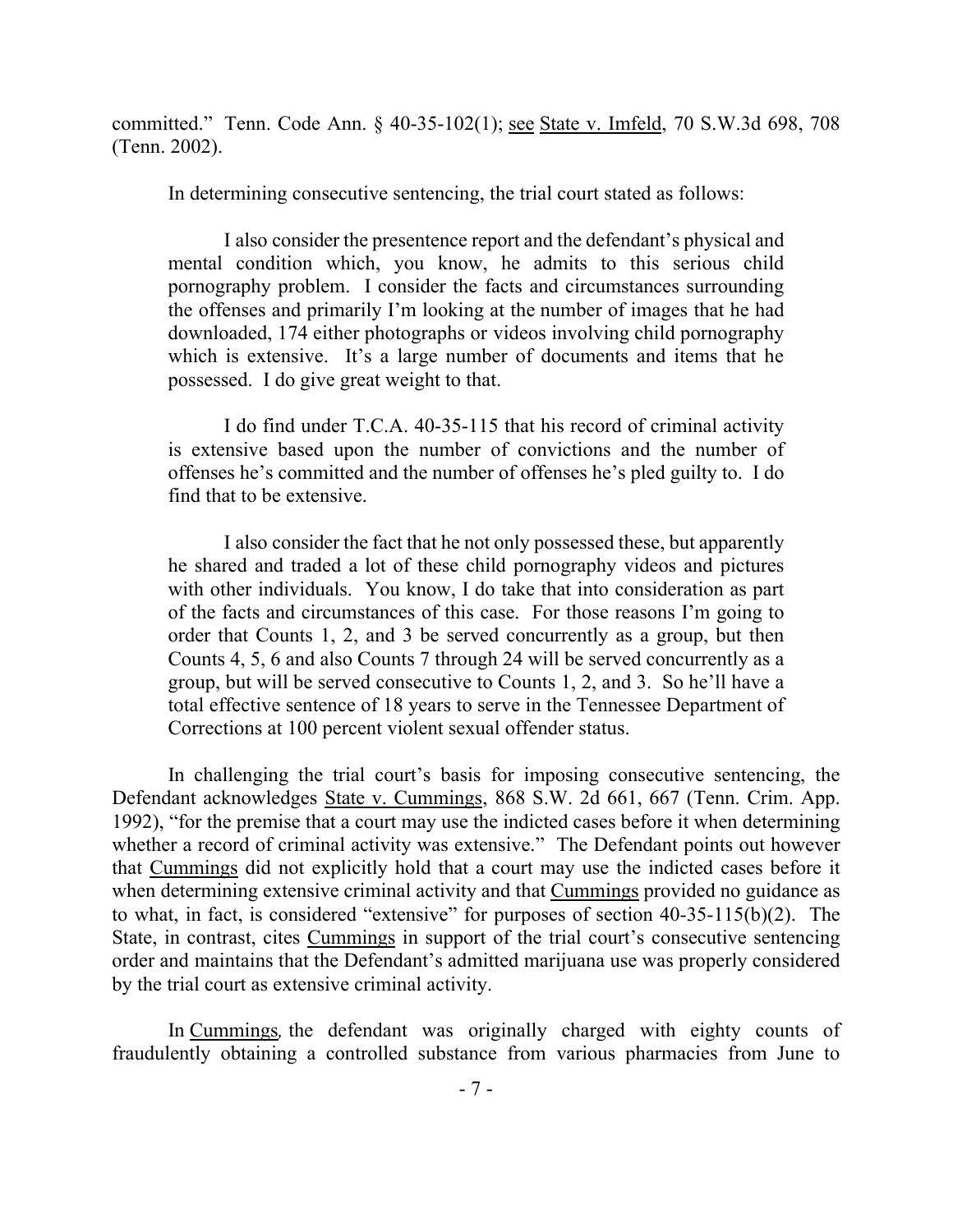December 1989. After significant negotiations, the defendant entered a proposed plea agreement which included that his sentence be served in the community corrections program. Cummings, 868 S.W.2d at 662. After twice rejecting the proposed plea agreement, the trial court imposed consecutive sentencing and split confinement. Id. at 667. The defendant appealed to this court, seeking review of, inter alia, the trial court's denial of his sentence to be served fully in community corrections. In denying relief, the Cummings court stated without analysis that the defendant met the criteria for section (b)(2) and that the trial court imposed only partial consecutive sentencing. Cummings, 868 S.W.2d at 667.

To further bolster his position that section  $(b)(2)$  is not supported here, the Defendant points to subsequent cases of this court interpreting Cummings to require consideration of "the span of time and geographical reach of the multiple offenses in calculating 'extensive' criminal activity to uphold consecutive sentencing based solely on the indicted offenses (rather than prior offense[s])." See State v. Christopher Blockett, No. 02C01-9509-CC-00258, 1996 WL 417659, at \*8 (Tenn. Crim. App. July 26, 1996) ("Clearly, consecutive sentencing on the physical of Tenn. Code Ann.  $\S$  40-35-115(b)(2) in the manner endorsed in Cummings and [Earl Lamont Mallard v. State, No. 02C01-9412- CC00291, 1995 WL 437490, at \*1 (Tenn. Crim. App. July 26, 1995)] depends on the facts and circumstances of the offenses *and* the time span involved in committing the offenses." (emphasis added)); see also State v. Kenneth Michael McIntosh, No. E2017-01353-CCA-R3-CD, 2018 WL 2259183, at \*6 (Tenn. Crim. App. May 17, 2018) (finding no abuse of discretion in relying on the volume and duration of sexual abuse when ordering the defendant to serve consecutive sentences); State v. Daniel Ray Prince, No. M2012-02488- CCA-R3CD, 2013 WL 2447859, at \*1 (Tenn. Crim. App. June 6, 2013)(upholding consecutive sentencing order based upon proof that the defendant had committed church burglaries in five different counties at the time of sentencing); State v. Dennis Harry Johnson, No. M2000-03047-CCA-R3-CD, 2001 WL 1218601, at \*1, \*4 (Tenn. Crim. App. Oct. 12, 2001) (upholding order of consecutive sentencing in child pornography case based upon "relationship between the defendant and the victim in the videos and the extended period of time that the defendant had been involved in procuring child pornography"). The State responds that Christopher Blockett was prior to the enactment of the 2005 amendments to the Sentencing Act of 1989, which gave trial courts broad discretion to order consecutive sentencing, "even without regard to the time span over which the materials were uploaded." While the 2005 amendments to the Sentencing Act of 1989 certainly provided the trial court with broad discretion as argued by the State, such discretion is not absolute. The trial court must support consecutive sentencing determinations with proof in the record, which remains guided by the factors set out in Tenn. Code Ann. Section 40-35-115. In the author's view, the State's interpretation of Cummings and its progeny would render application of Tenn. Code Ann. Section 40-35- 115(b)(2) obsolete. Accordingly, while I would decline to offer a precise definition of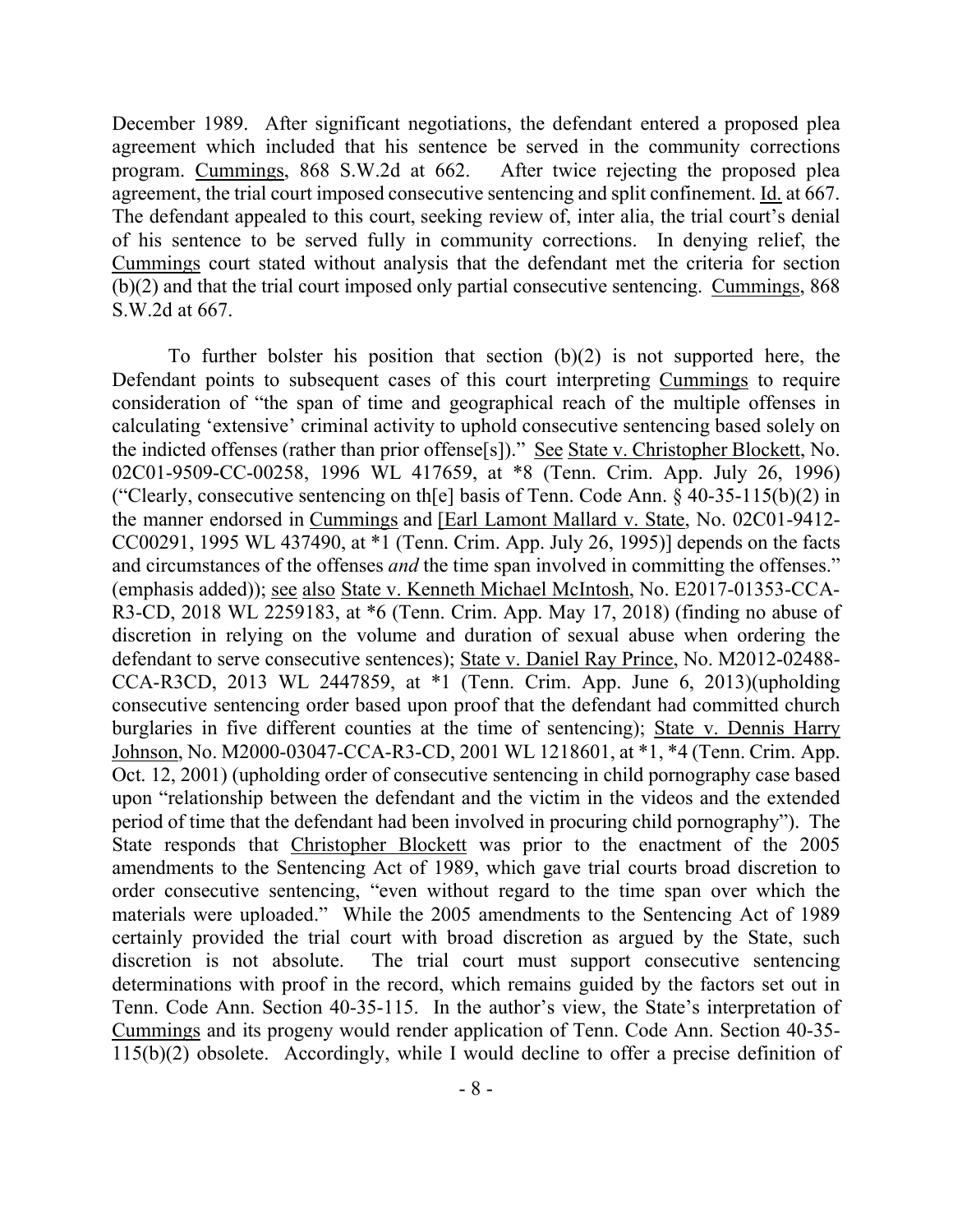"extensive" for purposes of section  $(b)(2)$ , I would conclude, consistent with Cummings and its progeny, that consideration of consecutive sentencing based on section 40-35- 115(b)(2) depends on the facts and circumstances of the offenses *and* the time span involved in committing the offenses.

In my view, the record in this case does not support the trial court's determination that the Defendant had an extensive record of criminal activity to justify its application of section (b)(2). See State v. Allen Doane, No. E2008-00125-CCA-R3-CD, 2009 WL 21032 (Tenn. Crim. App. Jan. 5, 2009) (concluding that section (b)(2) did not justify consecutive sentences because "we [could] not conclude that uncharged acts constitute 'an extensive record of criminal activity'"). The record shows the trial court justified consecutive sentencing based solely upon the number of convictions to which the Defendant pleaded guilty without consideration of the pervasiveness of the Defendant's illegal behavior. There is no question that the Defendant knowingly transferred or exchanged 174 images of child pornography as charged in the multiple count indictment. While this conduct was repulsive and repugnant, there was no proof in the record that the Defendant engaged in a continuous course of downloading or uploading the materials for the year long period alleged in each of the twenty-four counts of the indictment. In other words, the Defendant could have engaged in a single electronic transfer to facilitate the download/upload of all 174 images of child pornography. Surprisingly, other than the Defendant's statement of admission, which was not admitted as an exhibit to the hearing, the record is devoid of any proof concerning how the Defendant came to transfer of the illegal material or the extent to which it was exploited.

Moreover, the Tennessee Legislature has expressly demonstrated its intent to penalize individuals based upon the number or amount of child pornography in their possession through the sexual exploitation statutes. The number of convictions to which a defendant pleads guilty cannot also serve as "extensive criminal activity" here because the sexual exploitation statutes permit an individual to be charged in a separate count for each individual image of child pornography possessed by the defendant. These statutes further provide for enhancements in the classification of the offense based upon the number of child pornography materials possessed or distributed by an individual. See Tenn. Code. Ann. 39-17-1003(b), (d),  $-1004(a)(2)$ . As such, the number of convictions to which a criminal defendant charged with a sexual exploitive offense very well may be a function of how the State charges each case rather than evidence of continuous and extensive illegal behavior to justify application of section (b)(2). Finally, without belaboring the issue, the Defendant's candid admission in the health section of the presentence report to having "tried" marijuana at age 15 and stopped "two years ago" is wholly insufficient proof to qualify as a record of extensive criminal behavior to justify consecutive sentencing.